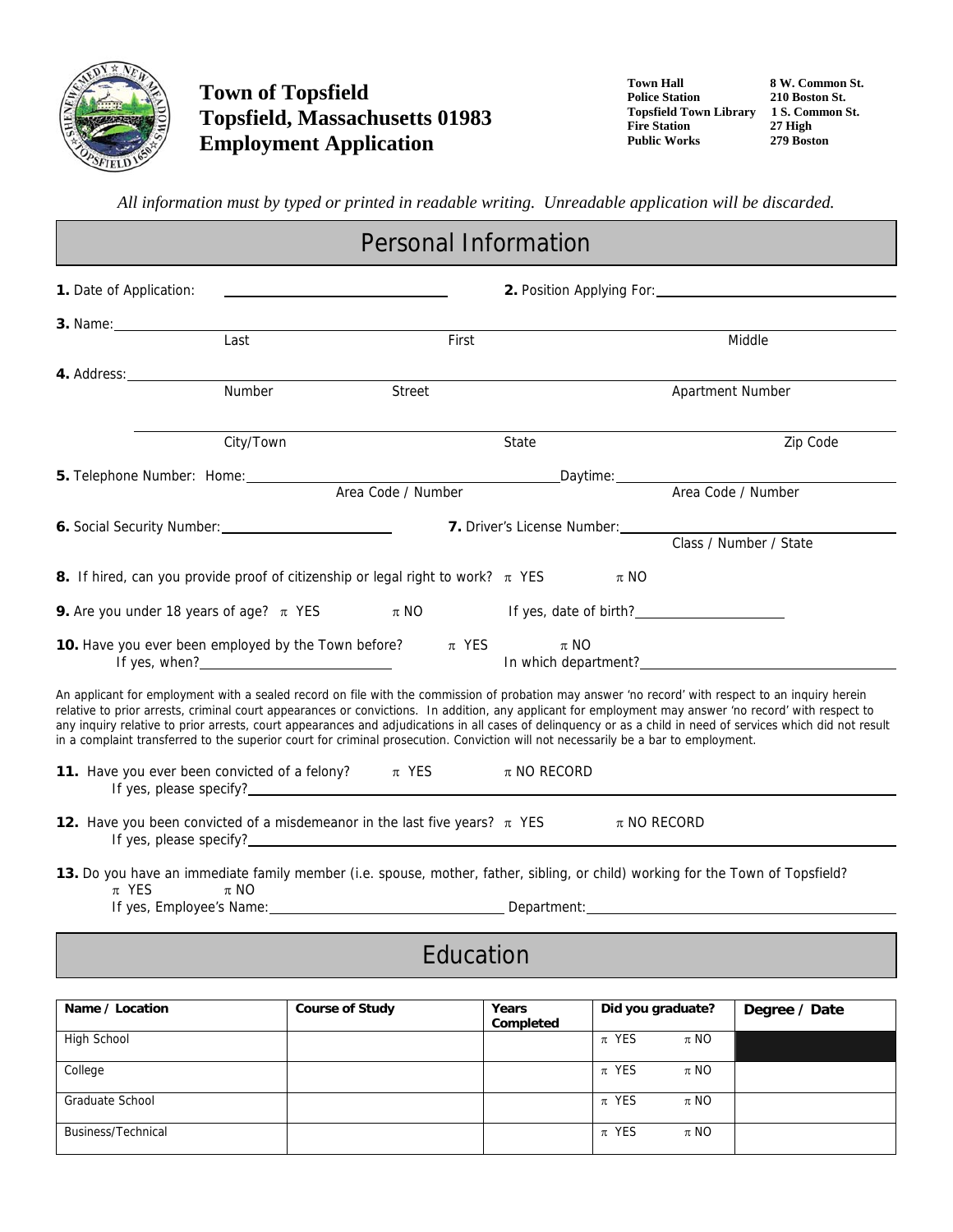#### **14.** Do you possess the following skills? Please list in detail all that apply.

| Specialized Training?<br>$\pi$ YES                             | $\pi$ NO | Name of Training/Course: |
|----------------------------------------------------------------|----------|--------------------------|
| Professional Licenses?<br>$\pi$ YES                            | $\pi$ NO | Licenses:                |
| Professional Memberships? $\pi$ YES                            | $\pi$ NO | Name of Organizations:   |
| Computer Software?<br>$\pi$ YES                                | $\pi$ NO | Name of Programs:        |
| Office Equipment?<br>$\pi$ YES                                 | $\pi$ NO | Describe Equipment:      |
| If more room is required, an additional sheet may be attached. |          |                          |

# Employment History

List present employer first. A resume or supplemental sheet may be included, however, this section must be completed.

|                                                                                                                                                                                                                                | Worked From: To: To: To:                                                                                                                                                                                                       |  |  |  |
|--------------------------------------------------------------------------------------------------------------------------------------------------------------------------------------------------------------------------------|--------------------------------------------------------------------------------------------------------------------------------------------------------------------------------------------------------------------------------|--|--|--|
|                                                                                                                                                                                                                                |                                                                                                                                                                                                                                |  |  |  |
|                                                                                                                                                                                                                                | May we contact this employer? $\pi$ YES<br>$\pi$ NO                                                                                                                                                                            |  |  |  |
| Starting Ending                                                                                                                                                                                                                |                                                                                                                                                                                                                                |  |  |  |
|                                                                                                                                                                                                                                |                                                                                                                                                                                                                                |  |  |  |
|                                                                                                                                                                                                                                | Reason(s) for leaving: the contract of the contract of the contract of the contract of the contract of the contract of the contract of the contract of the contract of the contract of the contract of the contract of the con |  |  |  |
| 16. Employer's Name: 18. Employer's Name:                                                                                                                                                                                      |                                                                                                                                                                                                                                |  |  |  |
|                                                                                                                                                                                                                                |                                                                                                                                                                                                                                |  |  |  |
|                                                                                                                                                                                                                                | Worked From: To: To: To:                                                                                                                                                                                                       |  |  |  |
|                                                                                                                                                                                                                                |                                                                                                                                                                                                                                |  |  |  |
|                                                                                                                                                                                                                                | May we contact this employer? $\pi$ YES<br>$\pi$ NO                                                                                                                                                                            |  |  |  |
| Starting Ending                                                                                                                                                                                                                |                                                                                                                                                                                                                                |  |  |  |
|                                                                                                                                                                                                                                | Describe the work you performed: example and the set of the set of the set of the set of the set of the set of the set of the set of the set of the set of the set of the set of the set of the set of the set of the set of t |  |  |  |
| Reason(s) for leaving: example and a series of the series of the series of the series of the series of the series of the series of the series of the series of the series of the series of the series of the series of the ser |                                                                                                                                                                                                                                |  |  |  |
|                                                                                                                                                                                                                                |                                                                                                                                                                                                                                |  |  |  |
|                                                                                                                                                                                                                                |                                                                                                                                                                                                                                |  |  |  |
|                                                                                                                                                                                                                                |                                                                                                                                                                                                                                |  |  |  |
|                                                                                                                                                                                                                                |                                                                                                                                                                                                                                |  |  |  |
|                                                                                                                                                                                                                                | May we contact this employer?<br>$\pi$ YES<br>$\pi$ NO                                                                                                                                                                         |  |  |  |
| Starting<br>Ending                                                                                                                                                                                                             |                                                                                                                                                                                                                                |  |  |  |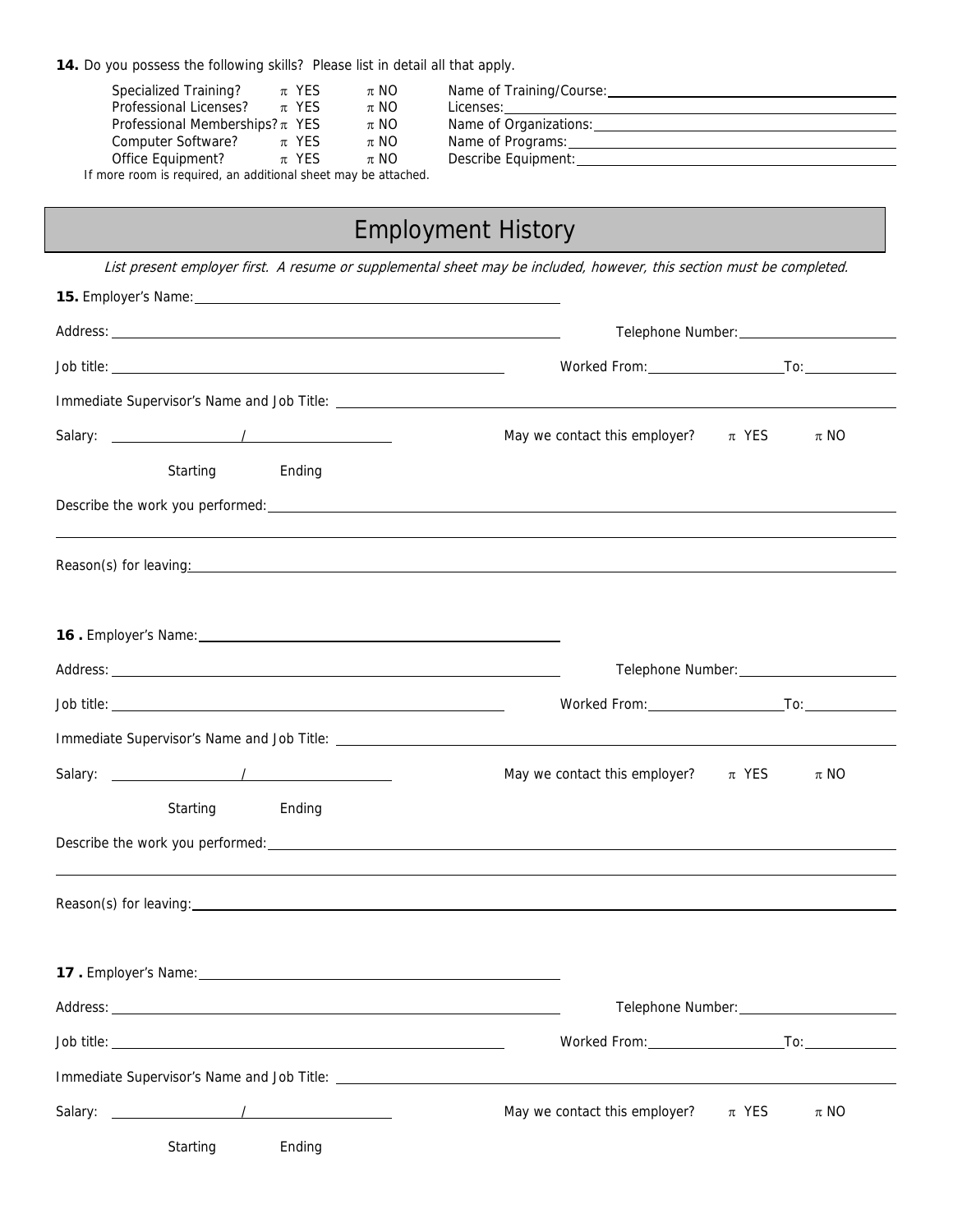|                                                                                                                                                                                                                                                   |                   | Worked From: To: To: To:                                                                                                                                                                                                             |
|---------------------------------------------------------------------------------------------------------------------------------------------------------------------------------------------------------------------------------------------------|-------------------|--------------------------------------------------------------------------------------------------------------------------------------------------------------------------------------------------------------------------------------|
|                                                                                                                                                                                                                                                   |                   |                                                                                                                                                                                                                                      |
|                                                                                                                                                                                                                                                   |                   | May we contact this employer? $\pi$ YES<br>$\pi$ NO                                                                                                                                                                                  |
| Ending<br>Starting                                                                                                                                                                                                                                |                   |                                                                                                                                                                                                                                      |
|                                                                                                                                                                                                                                                   |                   |                                                                                                                                                                                                                                      |
|                                                                                                                                                                                                                                                   |                   |                                                                                                                                                                                                                                      |
|                                                                                                                                                                                                                                                   |                   |                                                                                                                                                                                                                                      |
| If more room is required, an additional sheet may be attached.                                                                                                                                                                                    |                   |                                                                                                                                                                                                                                      |
|                                                                                                                                                                                                                                                   | <b>References</b> |                                                                                                                                                                                                                                      |
| 19. Reference #1<br>Name: Name: Name: Name: Name: Name: Name: Name: Name: Name: Name: Name: Name: Name: Name: Name: Name: Name: Name: Name: Name: Name: Name: Name: Name: Name: Name: Name: Name: Name: Name: Name: Name: Name: Name: Name: Name: |                   |                                                                                                                                                                                                                                      |
| Business Position: Telephone                                                                                                                                                                                                                      |                   |                                                                                                                                                                                                                                      |
|                                                                                                                                                                                                                                                   |                   | Work: Work: 2008                                                                                                                                                                                                                     |
| 20. Reference $#2$                                                                                                                                                                                                                                |                   |                                                                                                                                                                                                                                      |
| Name:                                                                                                                                                                                                                                             | Address:          | <u>and the state of the state of the state of the state of the state of the state of the state of the state of the state of the state of the state of the state of the state of the state of the state of the state of the state</u> |
|                                                                                                                                                                                                                                                   |                   |                                                                                                                                                                                                                                      |
|                                                                                                                                                                                                                                                   |                   |                                                                                                                                                                                                                                      |
|                                                                                                                                                                                                                                                   |                   |                                                                                                                                                                                                                                      |
| 21. Reference $#3$                                                                                                                                                                                                                                |                   |                                                                                                                                                                                                                                      |
|                                                                                                                                                                                                                                                   |                   |                                                                                                                                                                                                                                      |
|                                                                                                                                                                                                                                                   |                   |                                                                                                                                                                                                                                      |
|                                                                                                                                                                                                                                                   |                   |                                                                                                                                                                                                                                      |
| 22. Reference #4                                                                                                                                                                                                                                  |                   |                                                                                                                                                                                                                                      |
| Name: Name and the second contract of the second contract of the second contract of the second contract of the second contract of the second contract of the second contract of the second contract of the second contract of                     |                   |                                                                                                                                                                                                                                      |
|                                                                                                                                                                                                                                                   |                   |                                                                                                                                                                                                                                      |
|                                                                                                                                                                                                                                                   |                   |                                                                                                                                                                                                                                      |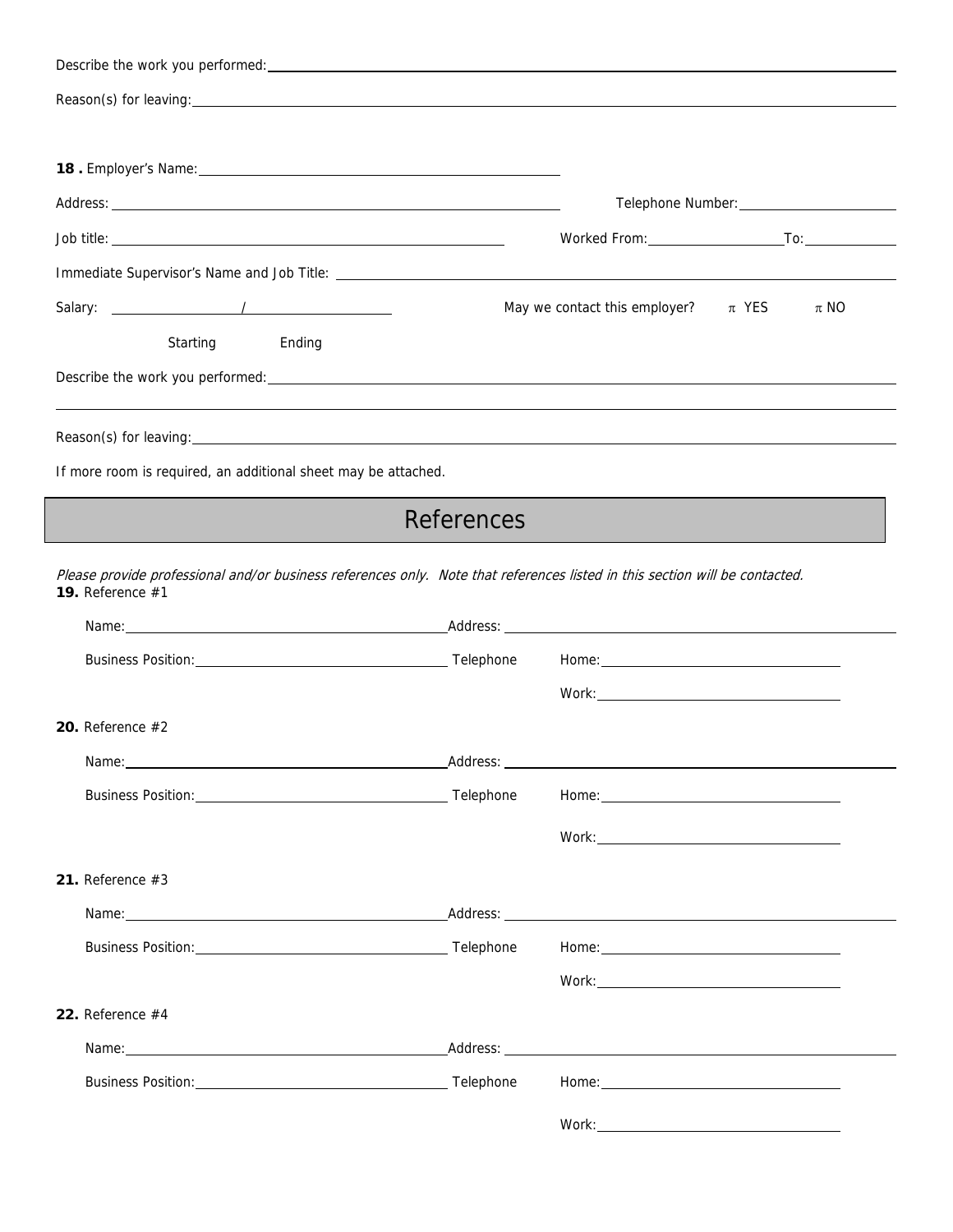**23.** How did you learn about the job for which you are applying?  $\pi$  Walk-in  $\pi$  Town Employee

 $\pi$  Newspaper; title  $\pi$  Professional Journal; title

 $\pi$  Posted Town Bulletin  $\pi$  the Internet

#### *The Town of Topsfield is an Affirmative Action / Equal Employment Opportunity Employer*

### Agreement

The information provided in this application for employment is true and complete to the best of my knowledge. In the event of employment, I understand that false or misleading information given in my application or interview(s) may result in discharge.

I authorize investigation of all statements contained in this application and the release of any pertinent information regarding my education, past employment history and background. I authorize the Town of Topsfield to obtain any information from schools, employers or individuals relating to my activities. This information may include, but is not limited to: academics, achievement, performance, attendance, personal history and discipline. Further, I hereby authorize all references, persons, schools, my current employer (if applicable) and previous employers and organizations named in this application, unless otherwise stated, to provide the Town of Topsfield any relevant information that may be required to arrive at an employment decision. I understand that the information released is for the Town of Topsfield's use only.

I hereby voluntarily release, discharge and exonerate the Town of Topsfield, its agents and representatives, and any person so furnishing information from any and all liabilities of every nature and kind arising out of the furnishing or inspection of such documents, records and other information or the investigations made by or on behalf of the Town of Topsfield.

 I understand that all appointments are probationary and that I must demonstrate my ability for continued employment. I also understand that I must be available from time to time to work outside normal business hours, as the needs of the department require.

If required for the position I am seeking, I agree to take a physical examination, which may include testing for drugs or a psychological examination, as required, and recognize that any offer of employment may be contingent upon the results of such an examination.

I understand that any employment offer by the Town is conditional upon my ability to establish employment eligibility under the Immigration Reform and Control Act of 1986 within three days of the date of hire.

I represent that I have read and fully understand the foregoing and seek employment under these conditions.

Signature: Date: Date: Date: Date: Date: Date: Date: Date: Date: Date: Date: Date: Date: Date: Date: Date: Date: Date: Date: Date: Date: Date: Date: Date: Date: Date: Date: Date: Date: Date: Date: Date: Date: Date: Date: D

**"Discrimination against any person in any practice or procedure in advertising, recruitment, referrals, testing, hiring, transfer, promotion or any other term, condition or privilege of employment which limits or adversely affects employment opportunities, because of political or religious opinions or affiliations, or because of race, color, sex, sexual orientation, national origin, marital status, pregnancy, parenthood, age or handicap which is unrelated to the person's occupational qualifications or any other non-merit factor which is not a bona fide occupational qualification is prohibited."** 

**It is unlawful in Massachusetts to require a lie detector test as a condition of employment or continued employment. An employer who violates that law shall be subject to criminal penalties and civil liabilities.**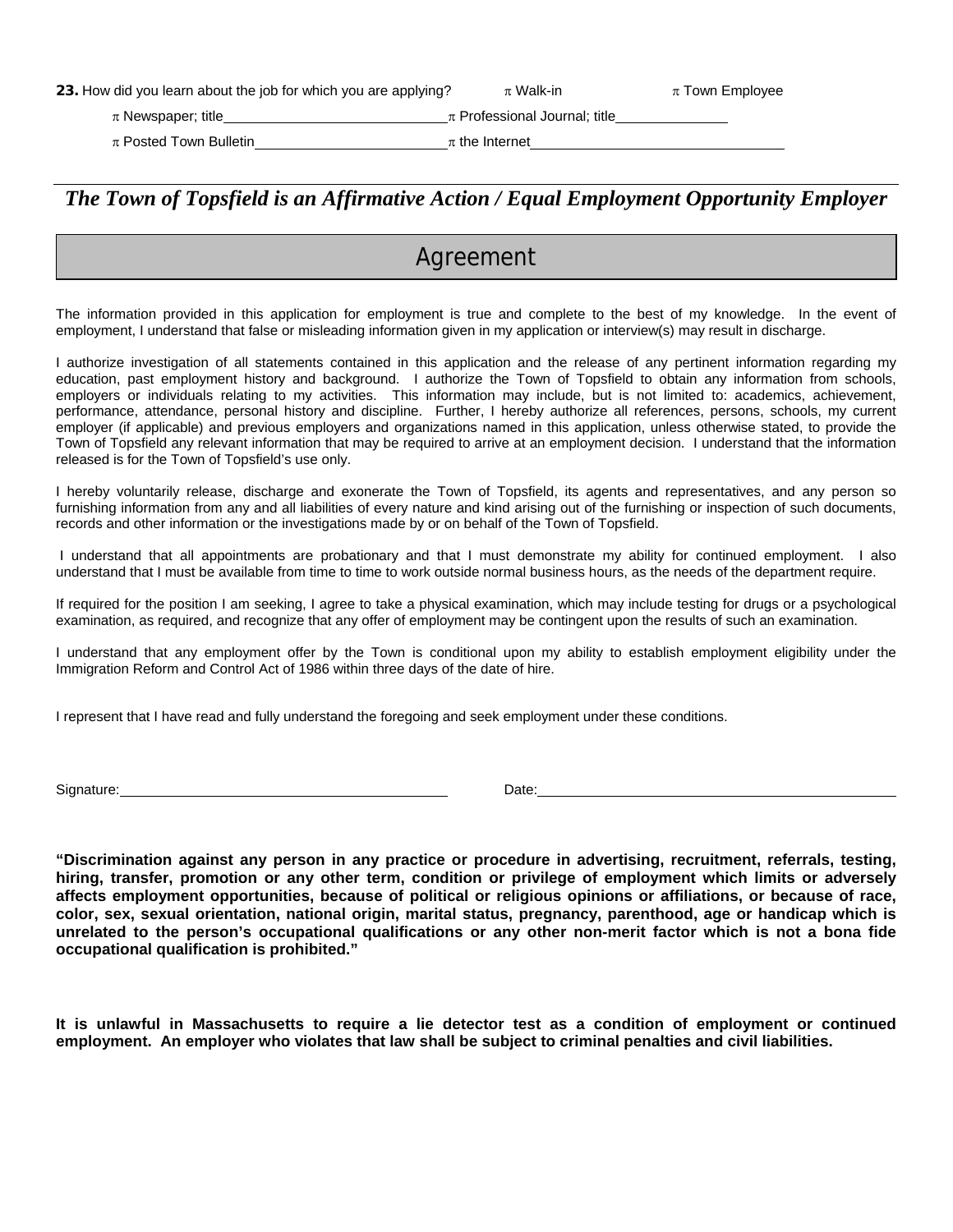

I a candidate for the position of hereby authorize the Town of Topsfield to investigate all statements in my application and to secure any necessary information from all my employers, references, and academic institutions. I hereby release all of those employers, references, academic institutions, and the Town of Topsfield from any and all liability arising from their giving or receiving information about my employment history, my academic credentials or qualifications, and my suitability for employment with the Town of Topsfield.

I understand that any offer of employment is contingent upon receipt of a satisfactory report concerning my academic credentials and employment references. I further understand that any false or misleading statements will be sufficient cause for rejection of my application if the Town of Topsfield has not yet employed me and for immediate dismissal if the Town of Topsfield has employed me. I also authorize the Town to supply information about my employment record, in whole or in part, in confidence to any prospective employer, government agency, or other party having legal and proper interest, and I hereby release the Town of Topsfield from any and all liability for its providing this information.

In the event of my employment with the Town of Topsfield, I will comply with all rules, regulations, and policies set forth in the Town of Topsfield's Personnel Bylaw or other communications distributed by the Town of Topsfield.

I understand that nothing in this employment application, in the Town of Topsfield's policy statements or personnel guidelines, or in my communications with any Town of Topsfield official is intended to create an employment contract between the Town of Topsfield and me. No promises regarding employment have been made to me and I understand that no such promise or guarantee is binding upon the Town of Topsfield unless it is made in writing and signed by a Town of Topsfield official.

I hereby acknowledge that I have read and understand the preceding statement.

Signed: Date:

[Signature of Applicant]